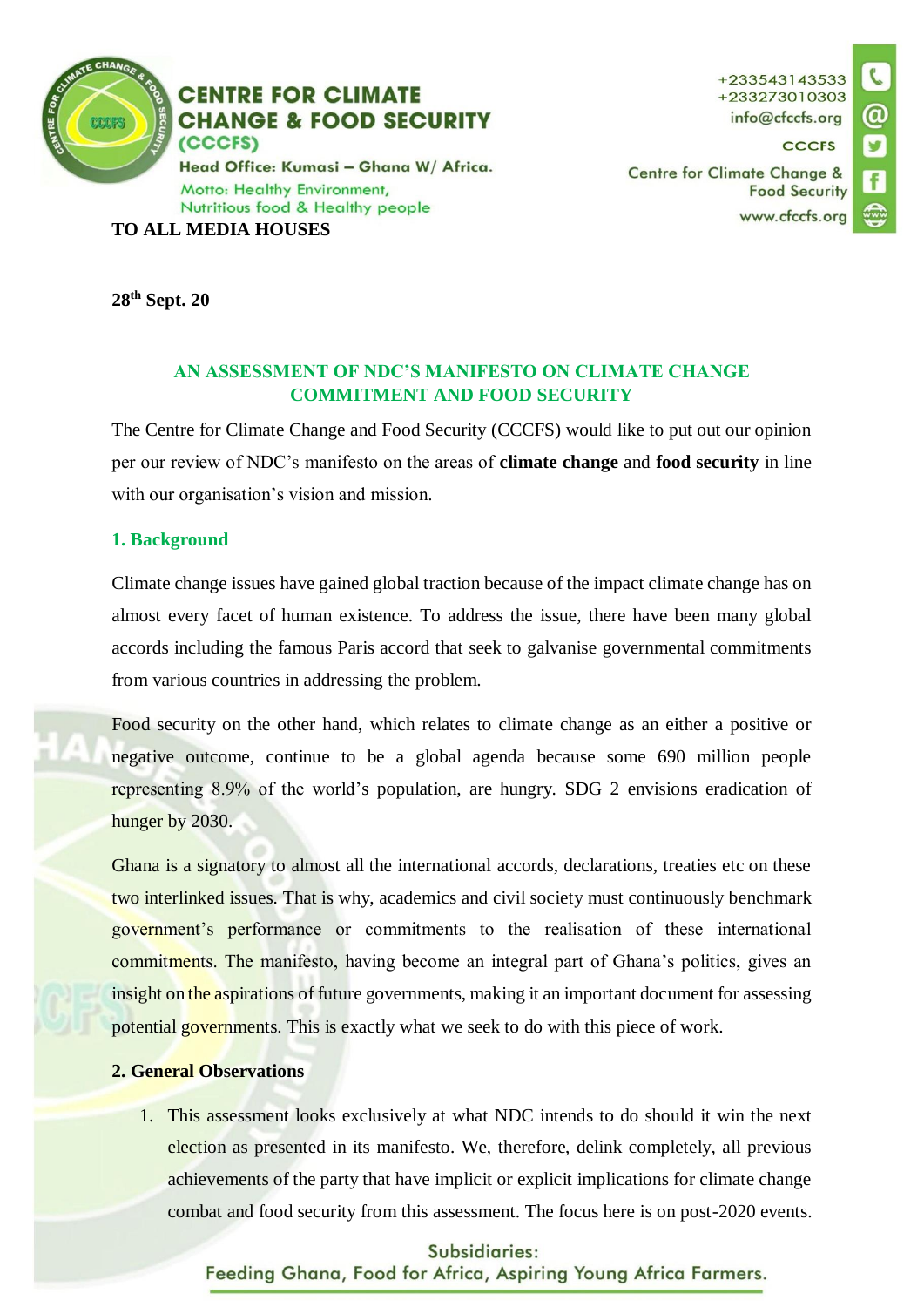2. We shall also disqualify promises that in our opinion, are already being pursued by the current government. Emphasis is put on fresh ideas in the areas under discussion.

Our assessment set out to answer the following questions using SMART as the broad measurement instrument –

- a. Are there specific promises on climate change combat and food security?
- b. Are there general promises that are not specific but have unintended effects on climate change combat and food security?
- c. If there are any such promises in respect of questions a & b above, are they realistic and achievable?

### **3. Scoring**

We intend to answer questions a  $\&$  b quantitatively through a simple counting and to qualitatively answer question 3 using the SMART instrument. Each letter in the measurement instrument, SMART, is assigned a 20% score, altogether making 100%. Each promise is assessed using this criterion and then, a cumulative average is extracted for all promises.

#### **4. Climate Change**

Question: Are there specific promises on climate change combat?

#### Our findings/comments:

- We found five promises made specifically to address climate change in the manifesto under five different themes. By identifying specific promises on climate change, our second level question is no longer applicable. We find this gratifying and highly commendable, that, there is a deliberate effort in the form of the party's vision, to combat climate change in the context of the global efforts.
- For the sake of easy reference by readers, we reproduce the five promises identified here:
	- a. Environment, Science, Technology & Innovation on point (pages 57, point g)

- reintroduce ZOIL to involve the youth in planting coconut for coastal protection against climate change and job creation.

- b. Land and Natural Resources (page 58, point m)
	- create a Youth in Climate Change and Afforestation Programme (YiCCAP) in partnership the private sector for afforestation and job creation.
- c. Water and Sanitation (page 93, point a)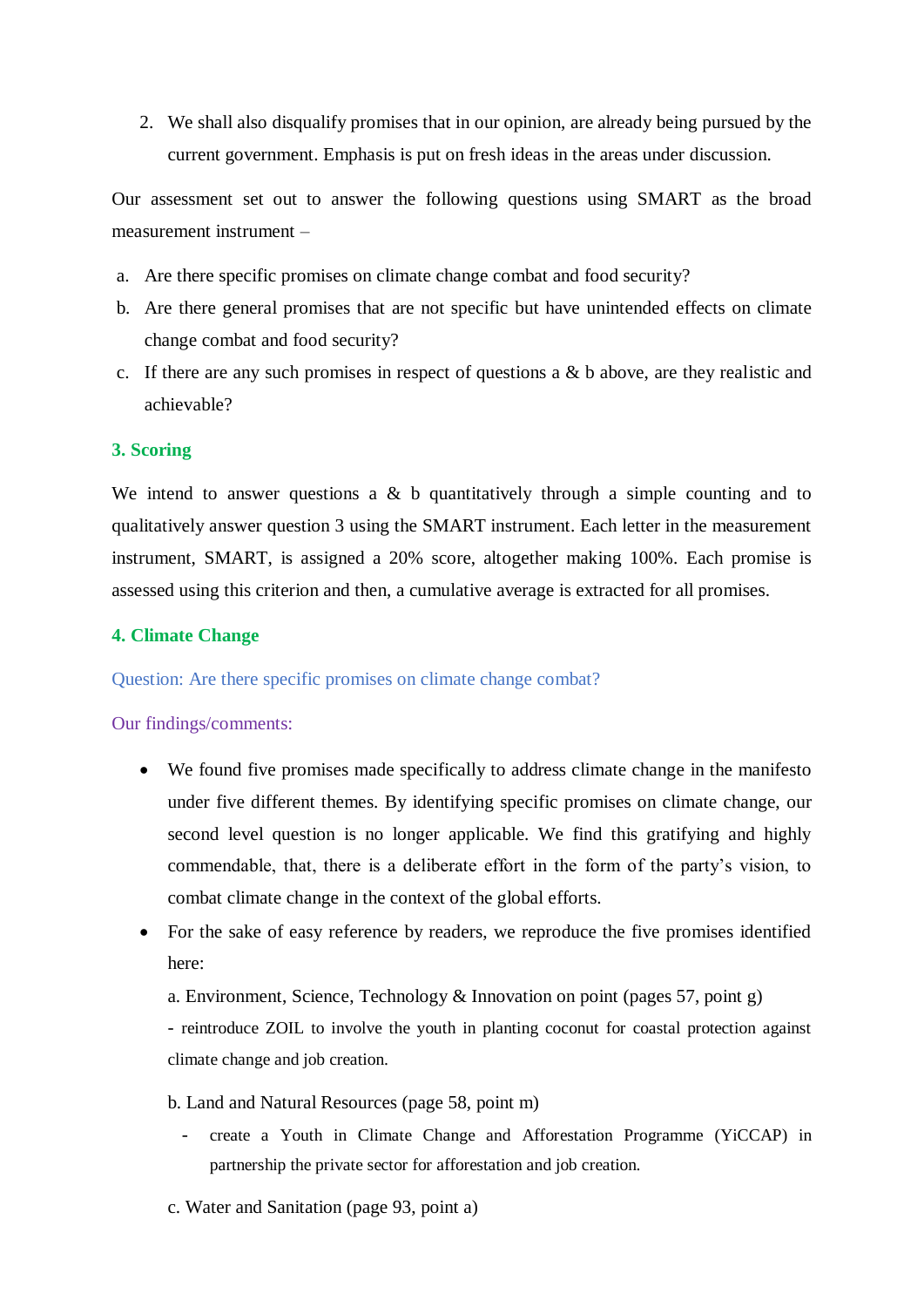- develop Ghana's water & sanitation sector to improve all citizens' health, optimise agricultural and industrial production to create employment, and build national climate change resilience.
- d. Local Governance and Decentralisation (page 113, point k)
	- establish a Waste Management Fund by amending the Customs and Excise (Duties and Other Taxes) (Amendment) Act, 2013 (Act 863), to garner the resources needed to address waste management and create green jobs as part of our response to the global climate change Agenda.
- e. International Relations and Foreign Affairs (Page 123, point p)

p. increase collaboration within the United Nations, the Commonwealth, and other multilateral organisations to fight existing and emerging threats to global peace, security, and sustainable development including climate change and global warming, international terrorism, cybercrime, piracy, money laundering, narcotics trade, human trafficking and pandemics.

- Question b is no longer applicable since
- The promises have been assigned numbers in a descending order where 1 represents the first promise and so on, for easy identification and counting.

| <b>PROMISES</b> | S  | M  | A  | R  | T | <b>TOTAL</b><br>$\frac{1}{2}$ |
|-----------------|----|----|----|----|---|-------------------------------|
|                 | 20 | 15 | 20 | 20 |   | 75                            |
|                 | 20 | 20 | 20 | 20 |   | 80                            |
|                 | 10 | 10 | 20 | 20 |   | 60                            |
|                 | 20 | 20 | 20 | 20 |   | 80                            |
|                 | 10 | 10 | 20 | 20 |   | 60                            |
|                 |    |    |    |    |   |                               |

• Table 1 gives a breakdown of the scores we assigned to each promise.

# *Verdict: NDC manifesto scores 71% on the combat against climate change.*

# **5. Agriculture and Food Security**

Some 2% of Ghanaians representing 2 million in nominal terms, are estimated to be hungry. Ghana as a signatory to the SDGs, should be working to eradicate hunger in its entirety by 2030. The possibility of achieving this, will be based on government's agriculture programmes.

Question: Are there specific promises on food security?

Our findings/comments: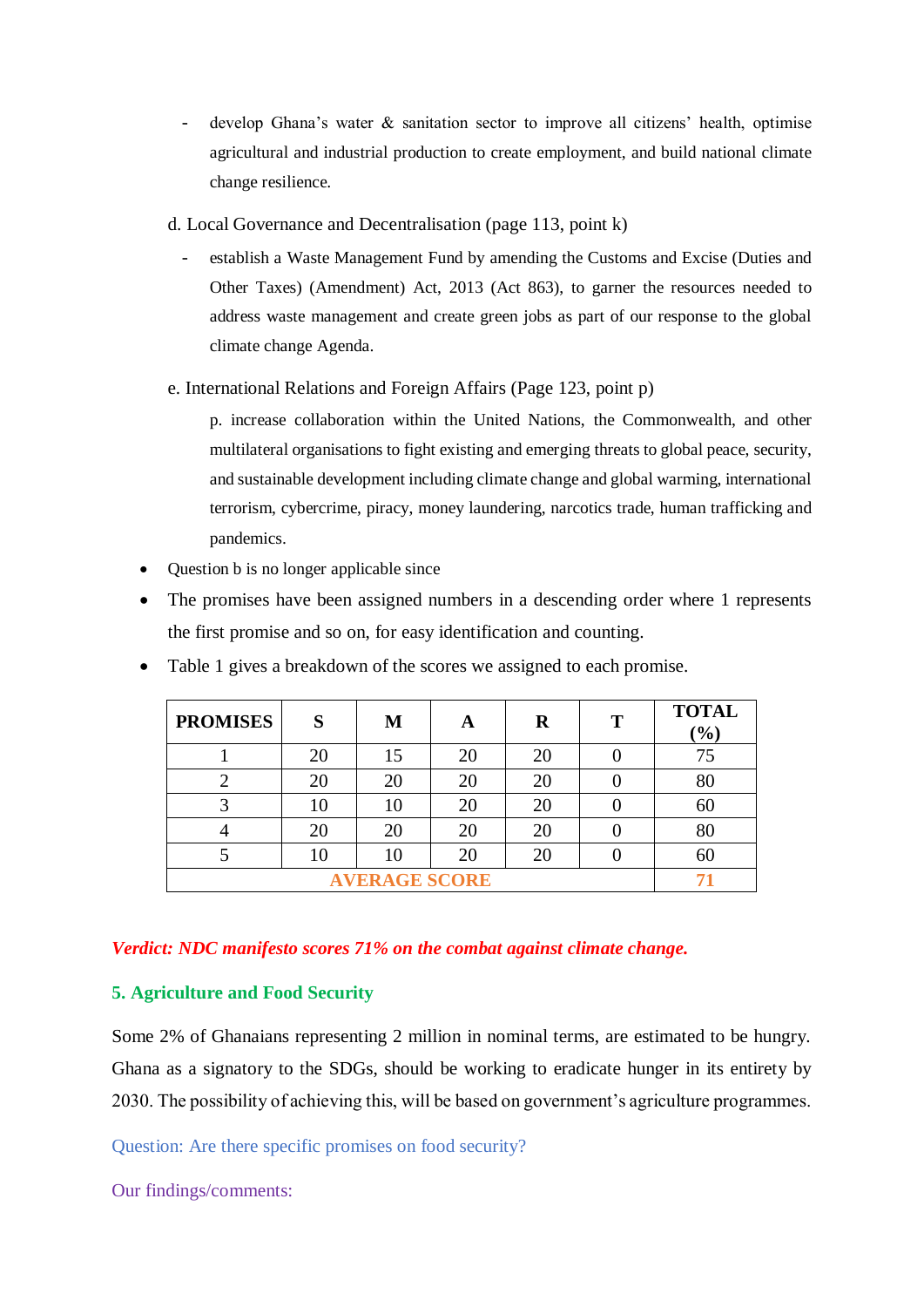The expression 'food security', appears only twice and were loosely used as a generic term. Under Agriculture and Agribusiness, subheading **6.11.1**, the manifesto states "The **food security**, cash and industrial crops development as envisaged by the national Food and Agricultural Sector Development Policy (FASDEP) will remain the defining framework for the development of the crops and livestock sectors in the short to medium term". Similarly, under the same subheading, it is stated "The cereals, legumes and starchy staples contribute significantly to our national GDP and **food security**". It is commendable that a broad framework has been designed to achieve food security. While the second statement is a reinforcing statement and so not a promise, we consider the first statement though intermingled with other objectives, a specific food security promise and shall assess it. The programmes to achieve the promise per the NDC manifesto, are reproduced here –

"Hence, all policy, programme and project objectives and activities will be targeted at increasing and sustaining the production and productivity of the various crops as follows:

- a. cereal crops: maize, rice, sorghum and millet
- b. starchy staples: yam, plantain, cassava, sweet potato and cocoyam
- c. legumes: soya bean, groundnuts, beans
- d. vegetables: tomato, pepper, okro
- e. work with stakeholders to develop reliable markets for primary agricultural produce"

Question: Are there general promises that are not specific but have unintended effects on food security?

Our findings/comments:

- All the promises made under agriculture except for cash crops, can be said to have direct implications on food security if well implemented. In total, we counted 3134 of such promises. Subsidiary promises which are aimed at giving clarity on how a promise would be actualised are not counted distinctly as promises.
- The NDC promises under agriculture, are grouped into thematic areas. For each area, we counted the number of promises made. For want of space, we cannot reproduce the entire contents here but table 2 gives a breakdown on sections/subsections and promises counted under each for evaluation.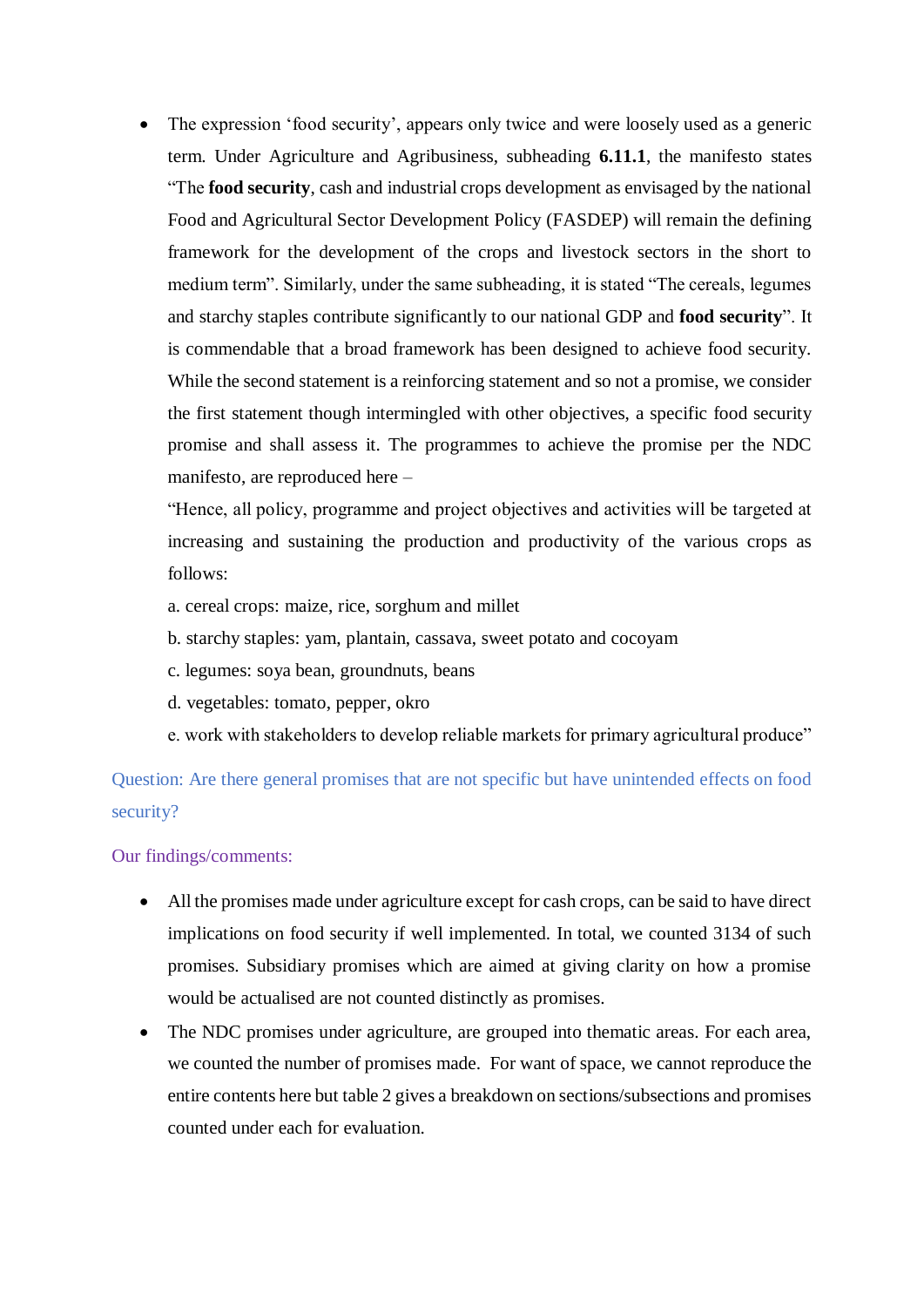| Section | Title                                             | No of promises counted |
|---------|---------------------------------------------------|------------------------|
| 6.11    | Broad framework (our own title)                   | 4                      |
| 6.11.2  | Cocoa Sector Strategic Policies and Interventions | 9                      |
| 6.11.3  | Aquaculture                                       | 4                      |
| 6.11.4  | Marine and Riverine Fishes                        | 8                      |
| 6.11.5  | Poultry and Livestock                             | 5                      |
| 6.11.6  | Management of Pre-mix Fuel                        |                        |
| 6.11.7  | Horticulture                                      | 1                      |
| 6.11.8  | <b>Special Programmes</b>                         |                        |
| 6.11.9  | Irrigation development                            | 3                      |

### **NOTES:**

- $\downarrow$  Subsection 6.11 bullets a, b, c, f, j, and k are not considered promises. They are broad policy statements. Bullet d (2) is counted as a promise since it will be novel and in line with actualisation of the Maputo declaration on budget funding for agriculture. Bullets e, g, h, and i were considered as promises in addition to d (2).
- $\ddot{+}$  6.11.2.7 and 6.11.2.9 were not counted because it almost the same as the under promises under this section.
- $\ddot{+}$  6.11.2.11 and 6.11.2.12 were not counted because we deemed them as having no bearing on food security though they good policies.
- $\frac{1}{\sqrt{1}}$  Subjection 6.11.6 was not considered as a promise since it is not distinct from issues surrounding marine fishing.
- $\overline{\text{L}}$  Subjection 6.11.8 these are deemed as vehicles to be used for the achievement of the promises under agriculture. They therefore have cross-cutting semblance with the other promises as such not considered as distinct from those we earlier counted.
- $\downarrow$  6.11.1 is not captured under this table because we have in response to question (a) above on food security, considered this entire section as bothering on food security and treated therefore under that question.
- Counting of promises was done in a descending order beginning from 6.11 done to the last promise under agriculture except those promises that we disqualified from counting. In such cases, the next promise on the list succeeds as the following number.

Question: If there are any such promises in respect of questions a & b above, are they realistic and achievable using our SMART instrument?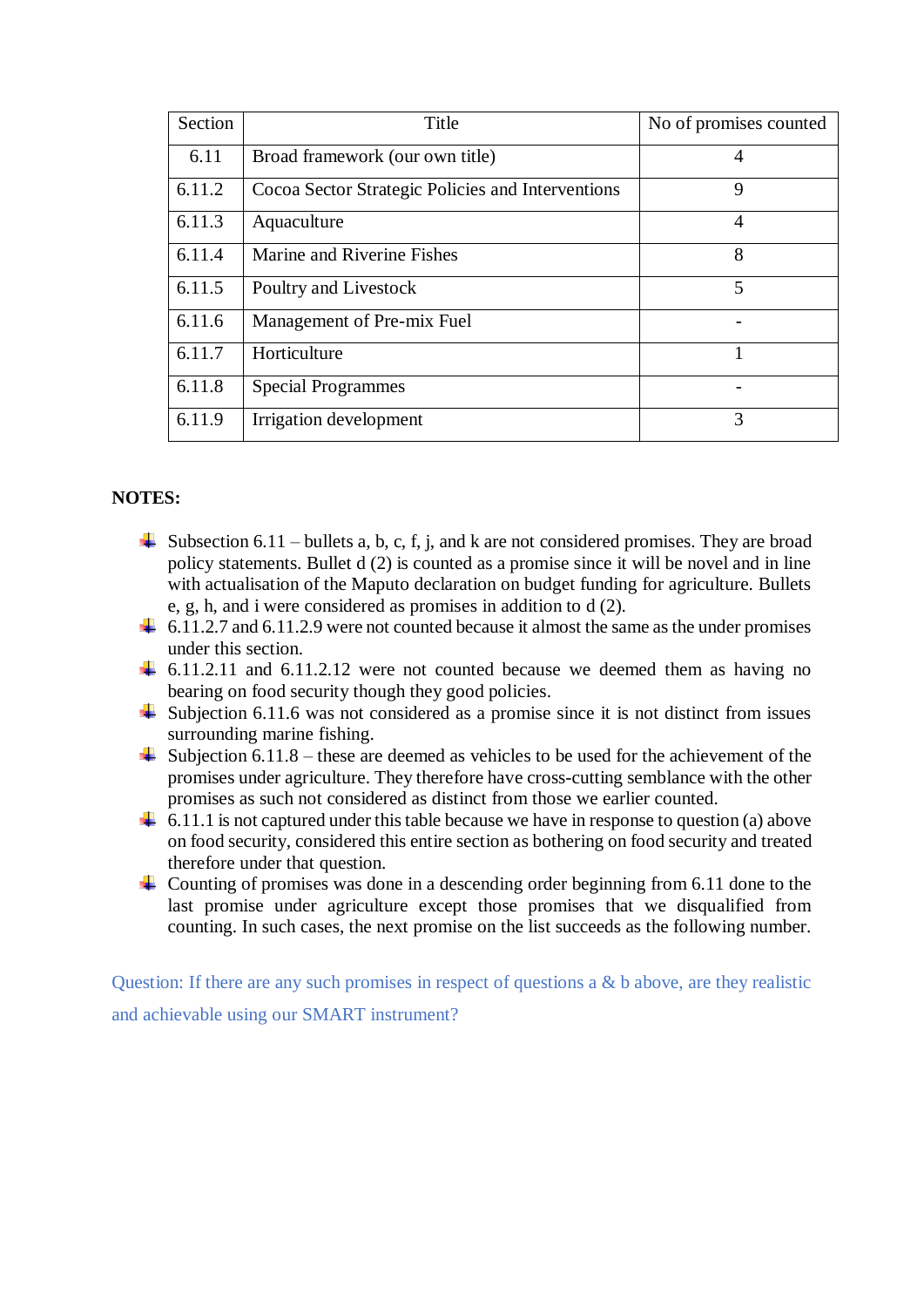# Our findings/comments:

• This question applies since we have identified promises under questions a & b and so we do a rating of the promises using our scale as contained in table 3.

| <b>PROMISES</b> | S     | $\mathbf M$ | $\mathbf A$ | $\mathbf R$ | T                | <b>TOTAL</b><br>$(\%)$ |
|-----------------|-------|-------------|-------------|-------------|------------------|------------------------|
| $\mathbf{1}$    | 20    | 20          | 20          | 20          | $\boldsymbol{0}$ | 80                     |
| $\overline{2}$  | 20    | 20          | 20          | 20          | $\boldsymbol{0}$ | 80                     |
| 3               | 20    | 15          | 20          | 20          | $\boldsymbol{0}$ | 75                     |
| $\overline{4}$  | 20    | 20          | 5           | 20          | $\boldsymbol{0}$ | 65                     |
| 5               | 20    | 5           | 20          | 20          | $\boldsymbol{0}$ | 65                     |
| 6               | 20    | 20          | 5           | 20          | $\boldsymbol{0}$ | 65                     |
| $\overline{7}$  | 20    | 20          | 20          | 20          | $\boldsymbol{0}$ | 80                     |
| 8               | 20    | 20          | 20          | 20          | $\boldsymbol{0}$ | 80                     |
| 9               | 20    | 20          | 10          | 20          | $\boldsymbol{0}$ | 70                     |
| 10              | 20    | 20          | 20          | 20          | $\boldsymbol{0}$ | 80                     |
| 11              | 20    | 5           | 20          | 20          | $\boldsymbol{0}$ | 65                     |
| 12              | 5     | 5           | 20          | 20          | $\boldsymbol{0}$ | 50                     |
| 13              | 20    | 10          | 20          | 20          | $\boldsymbol{0}$ | 70                     |
| 14              | 10    | 10          | 20          | 20          | $\boldsymbol{0}$ | 60                     |
| 15              | 10    | 10          | 20          | 20          | $\boldsymbol{0}$ | 60                     |
| 16              | 10    | 10          | 20          | 20          | $\boldsymbol{0}$ | 60                     |
| 17              | 10    | 10          | 20          | 20          | $\boldsymbol{0}$ | 60                     |
| 18              | 10    | 10          | 20          | 20          | $\boldsymbol{0}$ | 60                     |
| 19              | 20    | 20          | 20          | 20          | $\boldsymbol{0}$ | 80                     |
| 20              | 5     | 5           | 20          | 20          | $\boldsymbol{0}$ | 50                     |
| 21              | 20    | 20          | 20          | 20          | $\boldsymbol{0}$ | 80                     |
| 22              | 5     | 5           | 20          | 20          | $\boldsymbol{0}$ | 50                     |
| 23              | 20    | 20          | 20          | 20          | $\boldsymbol{0}$ | 80                     |
| 24              | 20    | 20          | 20          | 20          | $\boldsymbol{0}$ | 80                     |
| 25              | 5     | 5           | 20          | 20          | $\boldsymbol{0}$ | 50                     |
| 26              | 5     | 5           | 20          | 20          | $\boldsymbol{0}$ | 50                     |
| 27              | 20    | 5           | 15          | 20          | $\boldsymbol{0}$ | 60                     |
| 28              | 20    | 20          | 20          | 20          | $\boldsymbol{0}$ | 80                     |
| 29              | 20    | 5           | 20          | 20          | $\boldsymbol{0}$ | 65                     |
| 30              | 15    | 10          | 10          | 20          | $\boldsymbol{0}$ | 55                     |
| 31              | 15    | 10          | 10          | 20          | $\boldsymbol{0}$ | 55                     |
|                 | 66,45 |             |             |             |                  |                        |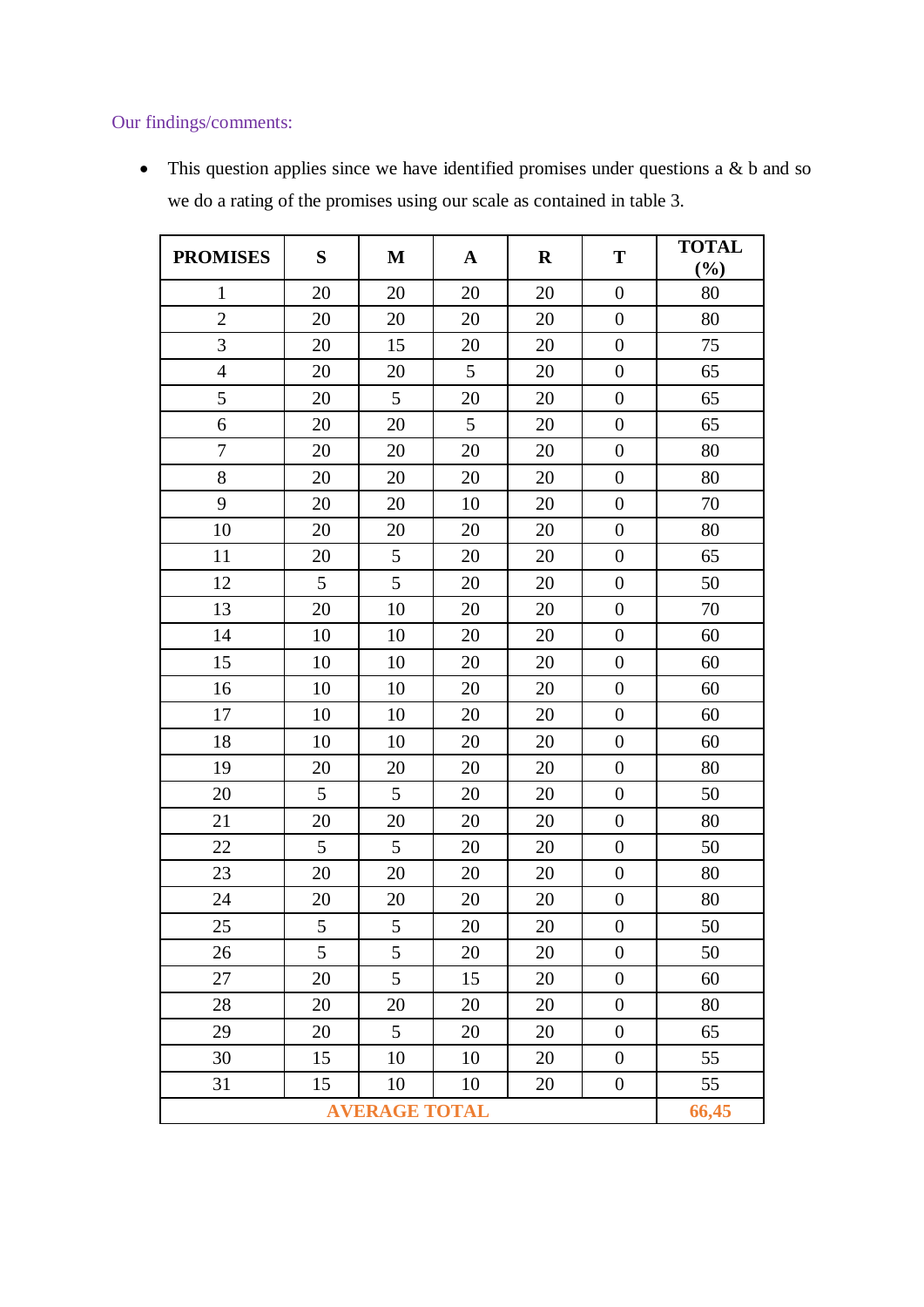#### **Notes on tables 1 and 3**

- 'S' requires a promise or vision to be specific. The elements of specificity include but not limited to – unambiguous project title, how you intend to execute the project, pointed direction of end results, and KPIs. We realised that most of the promises lacked one or more of these essential elements.
- 'M' requires the promise to be measurable. The elements of measurability include but not limited to – deadlines, quantities, quality, costs, etc. We realised that most of the promises lacked one or more of these essential elements.
- 'A' requires the promise to be attainable. The elements of attainability include but not limited to – achievability of the promise taking expertise, time, costs, scope, resources, etc into cognisance. We realised that a few of the promises lacked one or more of these essential elements.
- 'R' requires the promise to be relevant. The elements of relevance include but not limited to – importance, impact, etc of the promise. We realised that almost all promises had these essential elements.
- 'T' requires the promise to be time-oriented or time-bound. All the promises in the manifesto, lacked the 'T' element as none of the promises, was assigned timelines. Though we know governments hold office for a period of 4 years, it would be good if the manifesto gave at least, an estimated time of start and completion of programmes/projects outlined.

## *Verdict: NDC manifesto scores 66% on the food security and agriculture.*

## **Conclusions and Recommendations**

- Using the three-dimensional scale for assessing food security, i.e., affordability, quantity, and quality, we note, that, the promises largely promote quantity but are very silent on affordability and quality. There is just a slight hint on quality arising from the aspect that deals with disease control but that pales into insignificance when benchmarked against the gamut of issues that make up quality. That said, it is however pleasant that the manifesto seeks to address food security challenges with a focused programme.
- On affordability, it is not automatic that, increase in food quantity may necessarily plummet food prices though it is the rational outcome from the interplay between the forces of demand and supply. This is because, while some parts of Ghana may experience glut of food, other parts may face dearth of food – underscoring an uneven